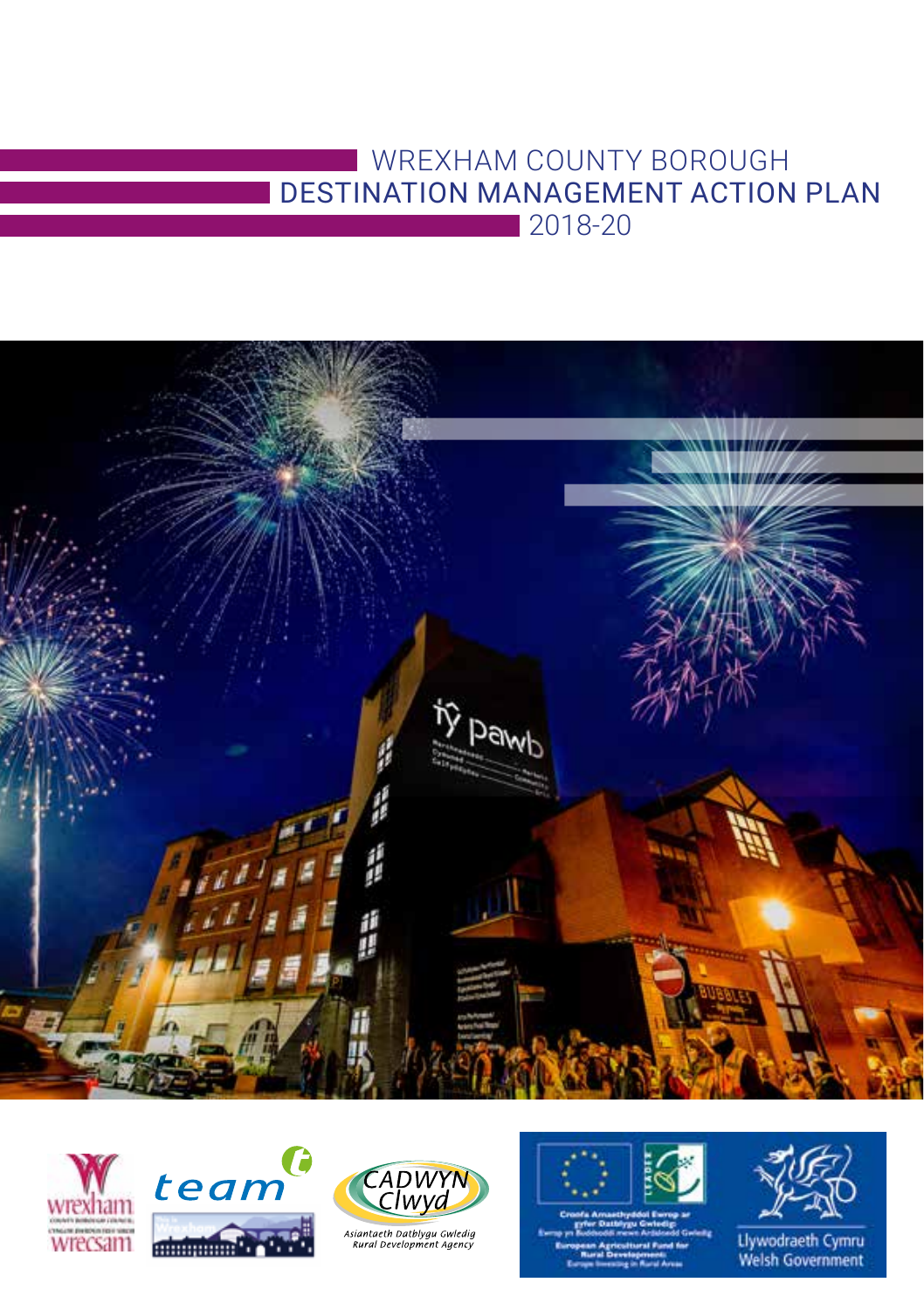# INTRODUCTION

In 2012, Wrexham County Borough Council produced its first Destination Management Plan. Much has changed in the area since then. Tourism spend is now estimated at £116m and supports over 1,600 jobs in the County Borough. This spend has been significant as it has increased by 38% during the last 5-years.

Since 2012, there has also been significant invest in Chirk Castle, Erddig Hall, the Trevor Basin, Bangor-on-Dee racecourse, and a renewed focus on town centre regeneration with the new £4.5m arts, markets and cultural hub – Tŷ Pawb. The bar and restaurant scene has had new operators and investment, and a number of major events have been developed such as FOCUS Wales, Underneath the Arches, the Victorian Christmas Markets, concerts at the Racecourse Stadium and Wales ComicCon.

The new 'This is Wrexham' partnership – the first of its kind in Wales - launched in 2017 and has brought a renewed focus from the tourism trade towards working together. Led by the private sector, the partnership will deliver this new action plan alongside Wrexham County Borough Council and use their own finance from membership fees to access funding to support these goals.

Our new Destination Action Plan for Wrexham County Borough covers the period to 2020. It:

- Provides a strategic focus to the development and management of the visitor product/ experience;
- Identifies clear, co-ordinated and prioritised actions;
- Outlines a partnership delivery framework for both the public and private sectors.

We're confident that the tourism scene in Wrexham County Borough will continue to flourish through further investment, job creation, strong marketing and a first-class welcome - and we hope that you can join us for the exciting ride!



*Lead Member Economic Development and Regeneration Wrexham County Borough Council*



*Chair – This Is Wrexham Partnership*



*Destination Manager, Wrexham County Borough Council*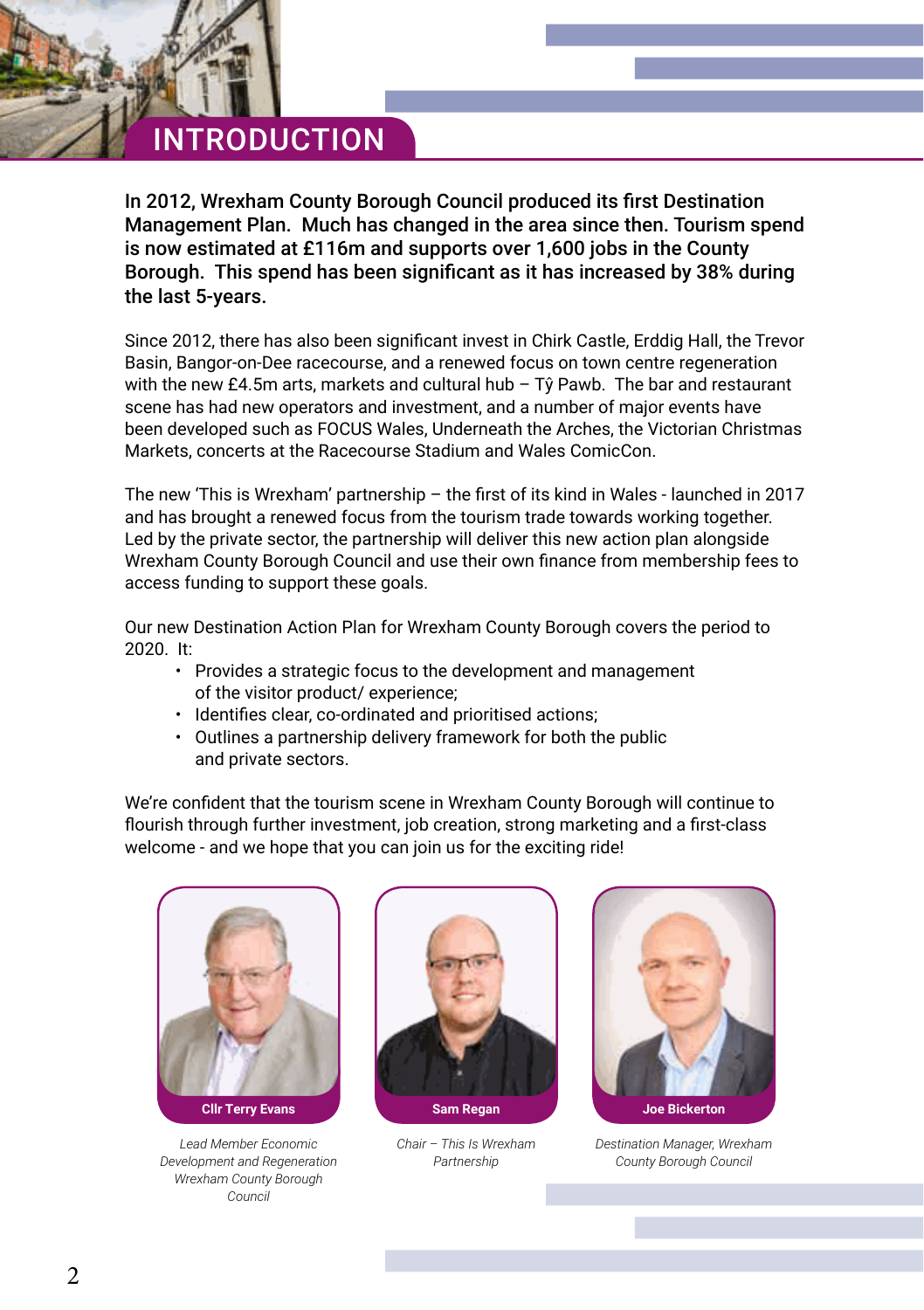

## **STRENGTHS, CHALLENGES AND OPPORTUNITIES**

Wrexham County Borough has a number of strengths. These include iconic heritage sites, its location and accessibility, the outdoors and outstanding landscapes, a strong sense of place, and the strong support infrastructure that has developed over the last five years.

Looking to the future, there are challenges. Resources remain limited. Key sites (like Chirk Castle, Erddig Hall and the Trevor Basin) are increasingly operating at capacity which limits opportunities to promote them as key draws.

There are, however, opportunities for the future. In Wrexham, Tŷ Pawb, events, redevelopment of the General Market and Butchers Market create an opportunity for a visitor quarter. The World Heritage Site Masterplan represents an opportunity for resolving long standing visitor issues in the Trevor Basin and creating an iconic visitor product. The 'This is Wrexham' Tourism Partnership creates opportunities to access funding, and there is an opportunity to further develop the travel trade market.

### **GUIDING PRINCIPLE**

The Destination Action Plan is underpinned by a number of guiding principles:

- Destination development can take decades this plan is a part of that longer and wider process;
- A focus on two broad markets and market positioning concepts Rural Explorers and Culture Wrexham;
- Partnership working through the 'This is Wrexham' Tourism Partnership;
- Cross border working, particularly with the NE Wales marketing partnership;
- Further developing the 'sense of place' in the County Borough;
- Cross selling opportunities and developing visitor focused itineraries to add depth to the visitor experience;
- Prioritising activities.



3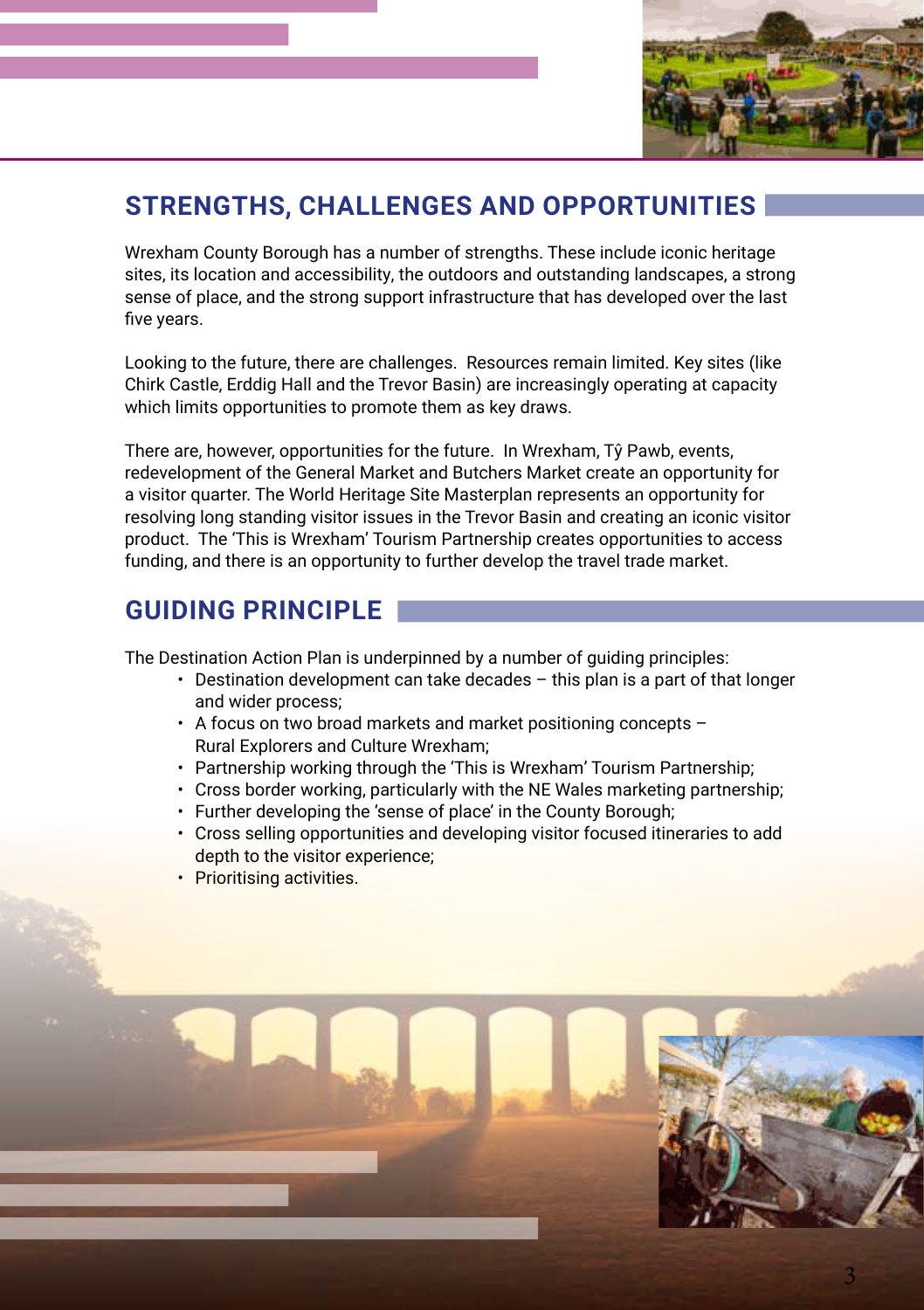

### **PRIORITIES FOR ACTION**

The Destination Plan is designed to address destination product development and management priorities through four project areas.

#### **WORLD HERITAGE SITE PLUS**

The Pontcysyllte Aqueduct and Canal WHS is a key asset for Wrexham CB and north Wales but is not performing to its potential. Priorities for development include improved visitor management and wider site development, cross selling and creating stronger connections with other assets in the area. The development of the Masterplan will be instrumental in this.

#### **WREXHAM TOWN**

Wrexham town presents significant opportunities for the development of tourism in the Borough – it can attract a different audience to the rest of the Borough, and the spend opportunities for visitors are potentially significant. The visitor economy needs to develop in parallel with the broader regeneration of the town centre.

Priorities include a more distinctive positioning as the cultural centre for North Wales (building on the opening of Tŷ Pawb), development and diversification of the retail and evening economy offers, events and animation of the town including the development of a signature event, and further accommodation development. Development of visitor infrastructure (like coach parking and a better located TIC) and further product development (of e.g. the General Market and Butchers Market) are also priorities.

#### **SENSE OF PLACE**

Sense of place is about building a distinctive and quality visitor experience and celebrating the assets of the area (the heritage, the food, the environment, the culture). Significant progress has been made over the last five years and this should continue. Elements of this include promoting local produce, business networking, familiarisation visits. There is also a need to promote the sector locally through, for example, colleges and a 'hearts and minds' campaign targeting not only residents of the county borough but also non-tourism businesses.

#### **VISITOR MANAGEMENT AND INFORMATION**

The World Heritage Site has a key role in attracting visitors to the County Borough, and this should be a central of promotional activity. However, there is a need for a separate promotion of Wrexham town, with different messaging and targeting a more local audience.

There are currently two campaigns covering Wrexham CB - i.e. NE Wales and This is Wrexham. There is scope and a need to continue both of these – both 'brands' have a relevance. There is a need to cross-sell other opportunities more – e.g. through itineraries or giving visitors suggestions of additional things to see or do.

Other opportunities to be pursued include potentially developing the travel trade market, relocating the TIC, and developing signage schemes.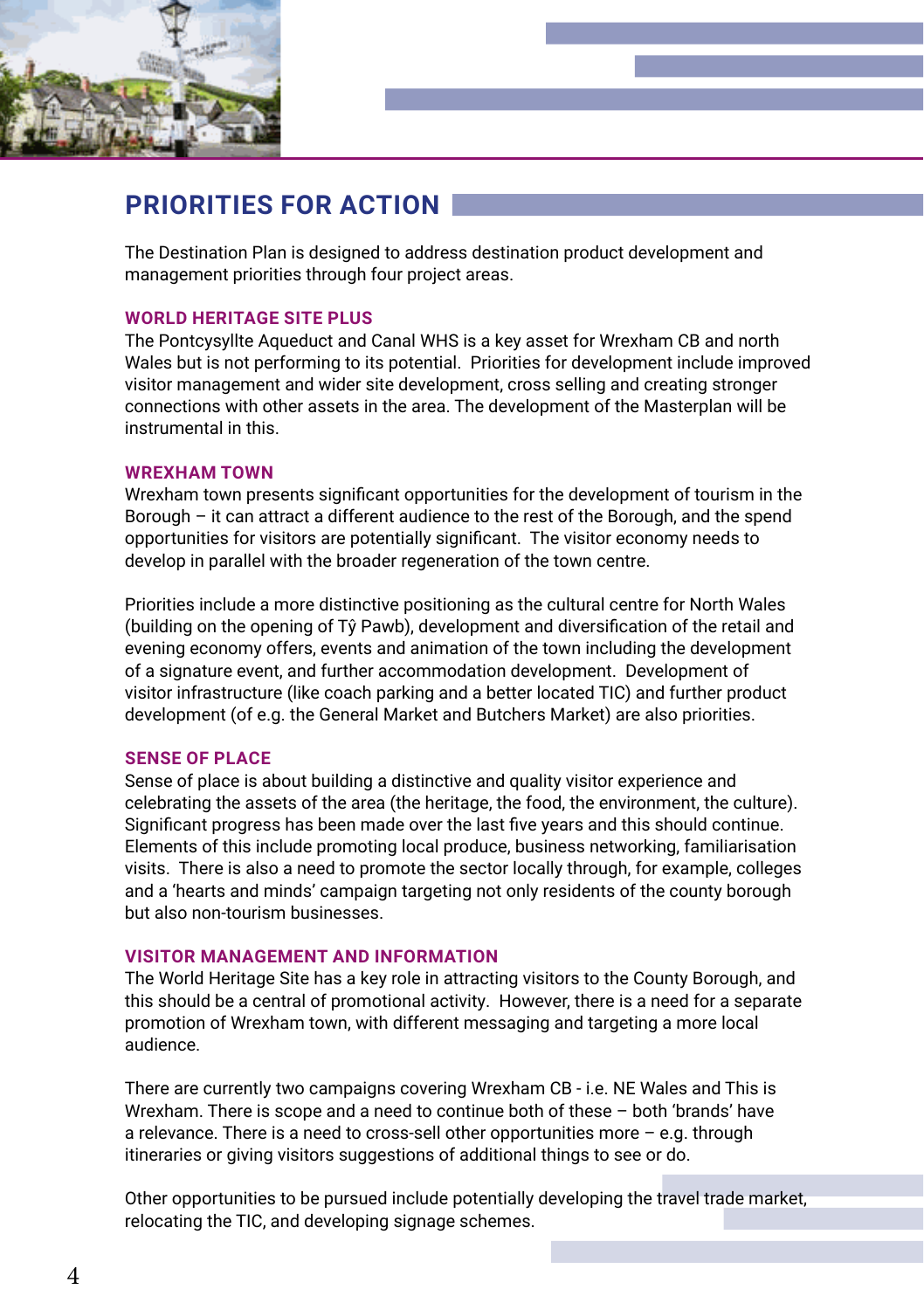

## **ACTION PLAN**

Projects have categorised in two ways:

- Catalytic and maintenance products catalytic projects are projects that have the potential to further transform or develop the destination. Maintenance projects will continue to develop the destination in terms of continuing to undertake the basics of destination management, marketing and product development that adds to the overall depth of the offer (but without the transformative impact of catalytic projects).
- 'Must do's' and 'nice to haves' 'must do's' are simply that essential projects that need to be delivered (or progressed) over the next three years. 'Nice to haves' are desirable projects that should be taken forward if resources permit. These have been divided into high priority and medium priority.

The following table summarises projects against these two categories.

|                         | <b>Catalytic Projects</b>                | <b>Maintenance</b>                                                                                                                                                                             |
|-------------------------|------------------------------------------|------------------------------------------------------------------------------------------------------------------------------------------------------------------------------------------------|
| <b>Must do's</b>        | <b>WHS Masterplan</b><br>Tŷ Pawb         | <b>Wrexham Positioning</b><br><b>Networking</b><br>This is Wrexham<br><b>NE Wales</b><br><b>Hearts and Minds</b>                                                                               |
| Nice to have's $-$ high | Signature cultural event                 | Events programme<br>Group visits - Wrexham infrastructure<br><b>Brand Collateral</b><br><b>Travel trade</b>                                                                                    |
| Nice to have's - medium | Accommodation<br>development and welcome | <b>Brymbo Heritage</b><br>Wrexham CB Heritage<br><b>Wrexham Visitor management</b><br>Food - promotion of local food<br><b>Skills / Sector Development</b><br>White on brown & gateway signage |

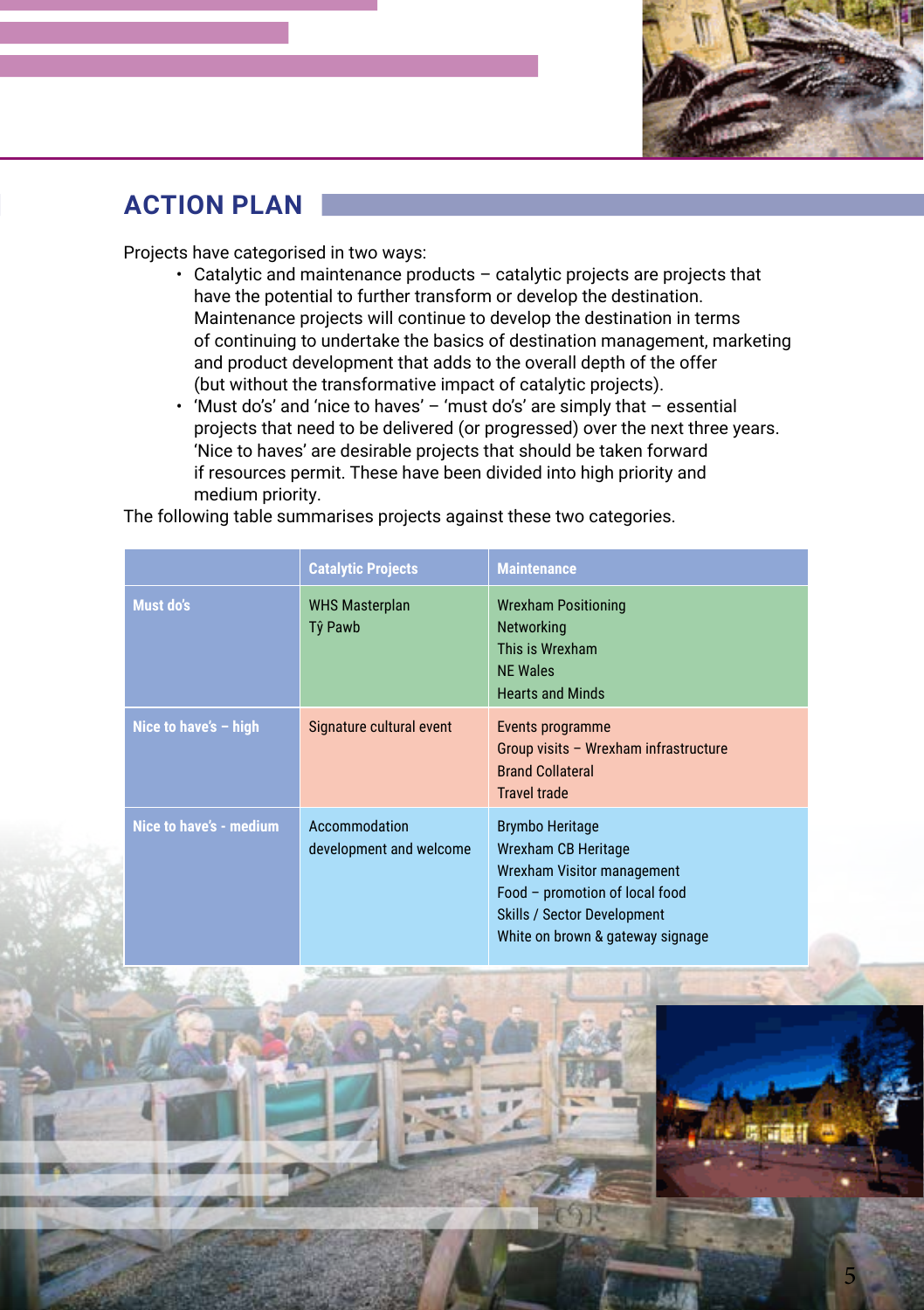

The following table summarises an outline action plan which is primarily for the This is Wrexham Tourism Partnership and Wrexham Country Borough Council. It covers the period to 2020 but is expected to evolve during this period.

Glossary:

WCBC – Wrexham Country Borough Council

- CRT Canal and River Trust
- TiW This is Wrexham Tourism Partnership

| <b>Project</b>                   | <b>Description</b>                                                                                                                                                                                                                                                           | Project type/<br>priority                        | <b>Timescale</b> |            |            | <b>Project lead</b>                             |
|----------------------------------|------------------------------------------------------------------------------------------------------------------------------------------------------------------------------------------------------------------------------------------------------------------------------|--------------------------------------------------|------------------|------------|------------|-------------------------------------------------|
|                                  |                                                                                                                                                                                                                                                                              |                                                  | 2018             | 2019       | 2020       |                                                 |
| <b>WHS</b><br><b>Masterplan</b>  | Complete the production of Masterplan and<br>adopt it.                                                                                                                                                                                                                       | Catalytic Must do                                | $\sqrt{ }$       |            |            | WCBC, CRT                                       |
|                                  | Implementation.                                                                                                                                                                                                                                                              | Catalytic Must do                                | $\sqrt{ }$       | $\sqrt{ }$ | $\sqrt{ }$ | <b>WCBC, CRT</b>                                |
| <b>Brymbo</b><br><b>Heritage</b> | On-going tourism & marketing support for<br>implementation of the seven-year BIG Lottery's<br>Create Your Space programme.                                                                                                                                                   | Maintenance<br>Nice to have $-$<br>medium        | $\sqrt{2}$       | $\sqrt{2}$ | $\sqrt{2}$ | <b>Brymbo</b><br>Heritage<br>Project            |
| <b>Wrexham CB</b><br>heritage    | Investigate the feasibility of a borough wide<br>heritage interpretation programme as part of the<br>Heritage Strategy. This could include I-beacons<br>/ digital interpretation, or more human based<br>interpretation and storytelling (probably through<br>quided tours). | <b>Maintenance</b><br>Nice to have $-$<br>medium |                  | $\sqrt{2}$ |            | <b>WCBC</b><br>Heritage<br><b>Services</b>      |
| <b>Tŷ Pawb</b>                   | Opening of Tŷ Pawb and ensuring its integration<br>within the visitor economy                                                                                                                                                                                                | Catalytic<br>Must do                             | $\sqrt{ }$       |            |            | <b>WCBC</b>                                     |
| <b>Signature</b><br><b>Event</b> | Development of a signature cultural event -<br>ideally annual, multiday with a regional pulling<br>power.                                                                                                                                                                    | Catalytic<br>Nice to have<br>- high              |                  | $\sqrt{ }$ | $\sqrt{ }$ | Tŷ Pawb<br>/ Private<br>Sector /<br><b>WCBC</b> |
| <b>Positioning</b>               | Stronger positioning and promotion of the town<br>centre - particularly through This is Wrexham<br>website, social media and PR (targeting a<br>catchment of approximately an hour's travel<br>time).                                                                        | Maintenance<br>Must do                           | $\sqrt{ }$       | $\sqrt{ }$ | $\sqrt{ }$ | <b>WCBC / TiW</b>                               |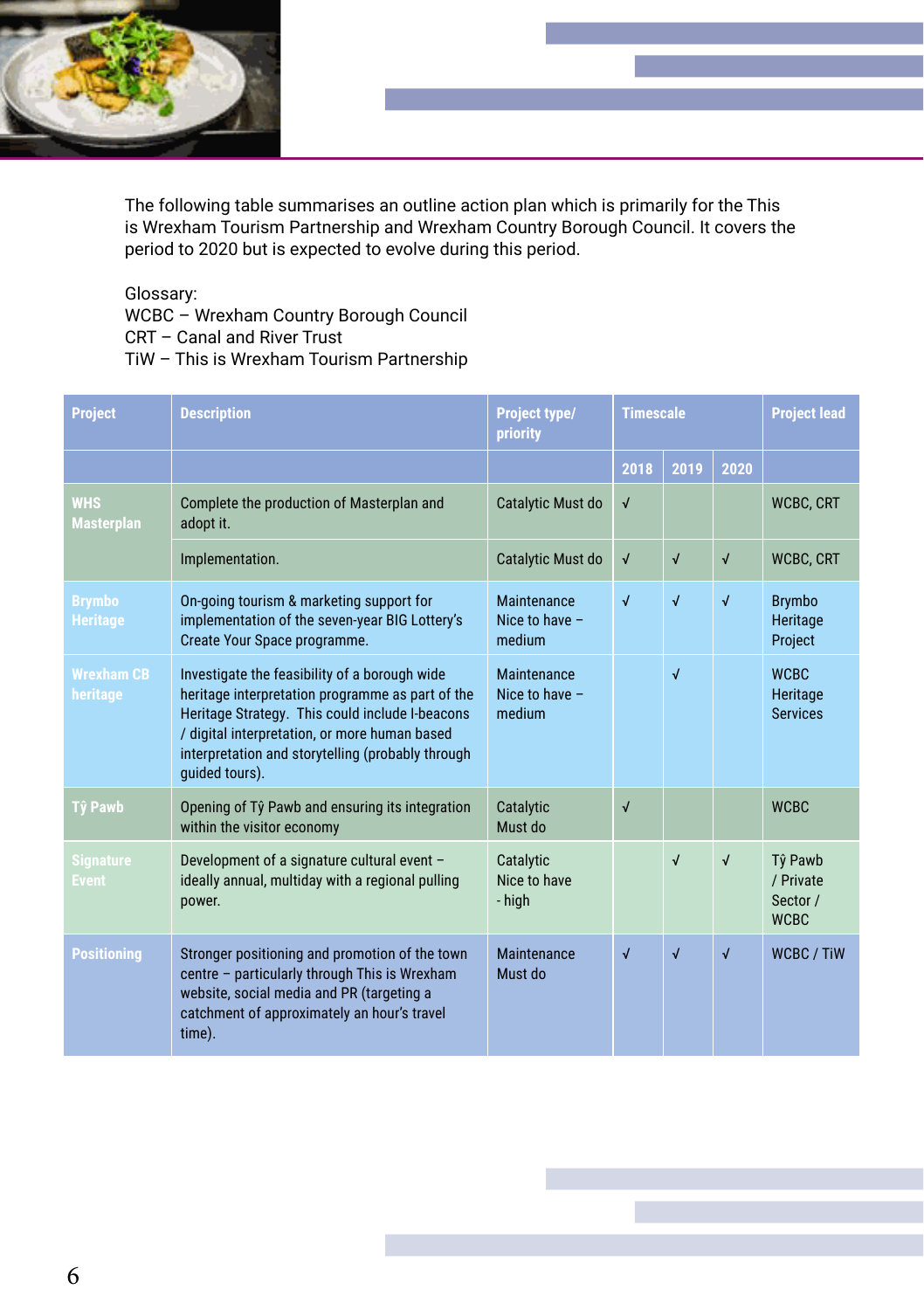

| <b>Project</b>                                     | <b>Description</b>                                                                                                                                                                                                                                                                                               | Project type/<br>priority               | <b>Timescale</b> |            |            | <b>Project</b><br>lead     |
|----------------------------------------------------|------------------------------------------------------------------------------------------------------------------------------------------------------------------------------------------------------------------------------------------------------------------------------------------------------------------|-----------------------------------------|------------------|------------|------------|----------------------------|
|                                                    |                                                                                                                                                                                                                                                                                                                  |                                         | 2018             | 2019       | 2020       |                            |
| <b>Events programme</b>                            | Further development of the events<br>programme.                                                                                                                                                                                                                                                                  | Maintenance<br>Nice to have - high      | $\sqrt{2}$       | $\sqrt{2}$ | $\sqrt{ }$ | Private<br>sector<br>WCBC/ |
| <b>Markets</b>                                     | Investigate the development of General<br>Market and Butchers Markets as more<br>visitor focused resources.                                                                                                                                                                                                      | Maintenance<br>Nice to have - high      | $\sqrt{ }$       |            |            | <b>WCBC</b>                |
| Group visits -<br>infrastructure                   | Start investigating the feasibility of a<br>specific coach parking location in town<br>and marketing of town as a group travel<br>destination.                                                                                                                                                                   | Maintenance<br>Nice to have $-$<br>high | $\sqrt{2}$       | $\sqrt{}$  |            | <b>WCBC</b>                |
| <b>Visitor</b><br>management                       | Investigate the options for a broader visitor<br>management scheme including visual<br>visitor information and promotion of events<br>in a smart, sustainable way in the town and<br>on the approaches.                                                                                                          | Maintenance<br>Nice to have -<br>medium |                  | $\sqrt{}$  |            | <b>WCBC</b>                |
| <b>Accommodation</b><br>development and<br>welcome | Encourage accommodation development<br>- both in the town but also in the broader<br>area. Diverse accommodation needs<br>for broad audience, including alternative<br>accommodation such as glamping. Also,<br>invest in developing the front of house<br>and in-room visitor welcome at existing<br>providers. | Maintenance<br>Nice to have -<br>medium | $\sqrt{2}$       | $\sqrt{2}$ | $\sqrt{ }$ | <b>WCBC</b>                |
| <b>Networking</b>                                  | Continued networking and familiarisation<br>visits to:<br>• Develop business awareness /<br>opportunities<br>. Improve inter relationships in COUNTY<br>• To support collective improvement in                                                                                                                   | Maintenance<br>Must do                  | $\sqrt{2}$       | √          | $\sqrt{2}$ | WCBC/<br><b>TiW</b>        |

49.452